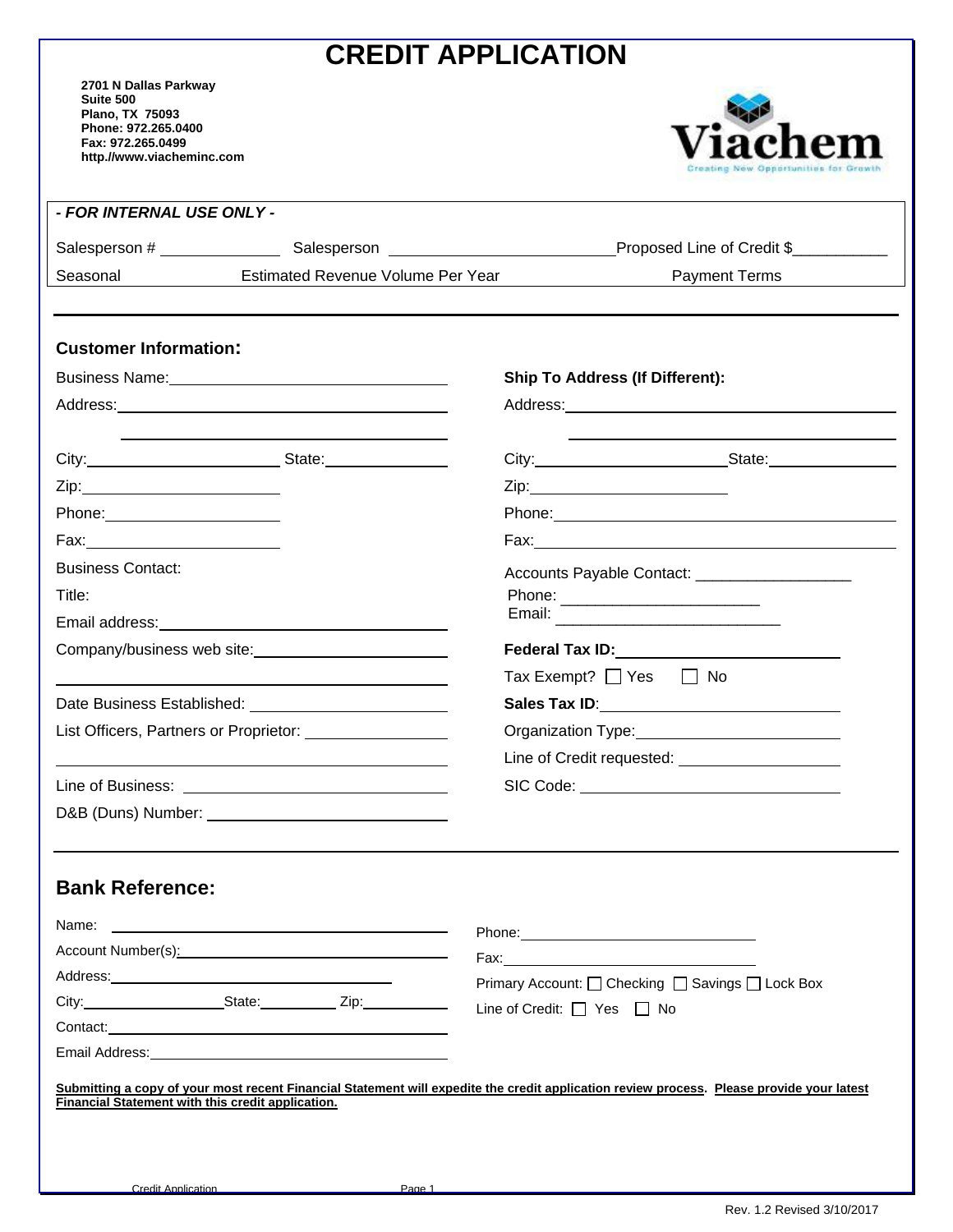## **CREDIT APPLICATION**

## **Business References: (Please provide references that are currently extending credit to your company)**

| Name: 2008.000 2009.000 2009.000 2009.000 2009.000 2009.000 2009.000 2009.000 2009.000 2009.000 2009.000 2009.000 2009.000 2009.000 2009.000 2009.000 2009.000 2009.000 2009.000 2009.000 2009.000 2009.000 2009.000 2009.000 |                                                                                                                                                                                                                                                                                                                                                                                                                                                                                                                                                                                                                                                                                                                                                                                                                                                                                                                                                                                       |                                                                                                          |                                                       |  |  |
|-------------------------------------------------------------------------------------------------------------------------------------------------------------------------------------------------------------------------------|---------------------------------------------------------------------------------------------------------------------------------------------------------------------------------------------------------------------------------------------------------------------------------------------------------------------------------------------------------------------------------------------------------------------------------------------------------------------------------------------------------------------------------------------------------------------------------------------------------------------------------------------------------------------------------------------------------------------------------------------------------------------------------------------------------------------------------------------------------------------------------------------------------------------------------------------------------------------------------------|----------------------------------------------------------------------------------------------------------|-------------------------------------------------------|--|--|
|                                                                                                                                                                                                                               |                                                                                                                                                                                                                                                                                                                                                                                                                                                                                                                                                                                                                                                                                                                                                                                                                                                                                                                                                                                       |                                                                                                          |                                                       |  |  |
|                                                                                                                                                                                                                               |                                                                                                                                                                                                                                                                                                                                                                                                                                                                                                                                                                                                                                                                                                                                                                                                                                                                                                                                                                                       |                                                                                                          | City: State: State:                                   |  |  |
|                                                                                                                                                                                                                               | Zip:___________________                                                                                                                                                                                                                                                                                                                                                                                                                                                                                                                                                                                                                                                                                                                                                                                                                                                                                                                                                               |                                                                                                          |                                                       |  |  |
|                                                                                                                                                                                                                               |                                                                                                                                                                                                                                                                                                                                                                                                                                                                                                                                                                                                                                                                                                                                                                                                                                                                                                                                                                                       |                                                                                                          |                                                       |  |  |
|                                                                                                                                                                                                                               |                                                                                                                                                                                                                                                                                                                                                                                                                                                                                                                                                                                                                                                                                                                                                                                                                                                                                                                                                                                       |                                                                                                          |                                                       |  |  |
|                                                                                                                                                                                                                               |                                                                                                                                                                                                                                                                                                                                                                                                                                                                                                                                                                                                                                                                                                                                                                                                                                                                                                                                                                                       |                                                                                                          |                                                       |  |  |
|                                                                                                                                                                                                                               | Phone: Fax: Fax:                                                                                                                                                                                                                                                                                                                                                                                                                                                                                                                                                                                                                                                                                                                                                                                                                                                                                                                                                                      |                                                                                                          | Phone: Fax: Fax:                                      |  |  |
|                                                                                                                                                                                                                               |                                                                                                                                                                                                                                                                                                                                                                                                                                                                                                                                                                                                                                                                                                                                                                                                                                                                                                                                                                                       |                                                                                                          |                                                       |  |  |
|                                                                                                                                                                                                                               |                                                                                                                                                                                                                                                                                                                                                                                                                                                                                                                                                                                                                                                                                                                                                                                                                                                                                                                                                                                       |                                                                                                          |                                                       |  |  |
|                                                                                                                                                                                                                               | City: City: State:                                                                                                                                                                                                                                                                                                                                                                                                                                                                                                                                                                                                                                                                                                                                                                                                                                                                                                                                                                    |                                                                                                          | City: State: State:                                   |  |  |
|                                                                                                                                                                                                                               |                                                                                                                                                                                                                                                                                                                                                                                                                                                                                                                                                                                                                                                                                                                                                                                                                                                                                                                                                                                       |                                                                                                          |                                                       |  |  |
|                                                                                                                                                                                                                               |                                                                                                                                                                                                                                                                                                                                                                                                                                                                                                                                                                                                                                                                                                                                                                                                                                                                                                                                                                                       |                                                                                                          |                                                       |  |  |
|                                                                                                                                                                                                                               |                                                                                                                                                                                                                                                                                                                                                                                                                                                                                                                                                                                                                                                                                                                                                                                                                                                                                                                                                                                       |                                                                                                          |                                                       |  |  |
|                                                                                                                                                                                                                               |                                                                                                                                                                                                                                                                                                                                                                                                                                                                                                                                                                                                                                                                                                                                                                                                                                                                                                                                                                                       |                                                                                                          |                                                       |  |  |
|                                                                                                                                                                                                                               | Fax.                                                                                                                                                                                                                                                                                                                                                                                                                                                                                                                                                                                                                                                                                                                                                                                                                                                                                                                                                                                  | Phone: National Assembly Phone: National Assembly Phone: National Assembly Phone Assembly Phone Assembly | <u>Fax:________________</u> _                         |  |  |
| 1.                                                                                                                                                                                                                            | Applicant certifies that such information is true, correct and complete. Applicant authorizes VIACHEM LTD. to investigate Applicant's credit history including bank reference<br>and personal credit report on the Principals and furnish information on Applicant's payment performance to credit reporting agencies and other proper persons. Applicant<br>accepts and agrees to the terms and conditions on pages 2 and 3 of this Application. I acknowledge that my signature below authorizes the above named financial<br>institutions/trade references to furnish credit information to VIACHEM LTD. Fax or photocopies are be deemed to be the equivalent of original signature. Terms are Net 30<br>days from date of invoice.<br>TERMS AND CONDITIONS OF CREDIT RELATIONSHIP:<br>Applicant agrees that any extension of credit is subject to the terms and conditions set forth herein and in invoices issued to Applicant. No other terms and conditions shall become part |                                                                                                          |                                                       |  |  |
| 2.                                                                                                                                                                                                                            | of any sales agreement, purchase order, or other transaction, unless set forth in writing and signed by both parties.<br>If Viachem Ltd ("Seller") agrees to extend credit, all decisions regarding the granting or continuation of credit are at the sole discretion of the Seller and may be terminated at any time.<br>Applicant hereby authorizes Seller to contact credit reporting services and other third parties to determine Applicant's creditworthiness. Seller assumes that Applicant is solvent.<br>Continued solvency is a precondition to any sale made by Seller. Applicant agrees to update this Application and financial statements upon request.                                                                                                                                                                                                                                                                                                                 |                                                                                                          |                                                       |  |  |
| 3.                                                                                                                                                                                                                            | Acceptance of goods, without notification of dispute or defect pursuant to notice requirements and procedures set forth in invoice, shall be deemed an admission of liability for the<br>amounts referenced in the invoice. Payment received may be applied against open charges at the discretion of Seller. Unresolved credit items shall be deemed to have been issued in<br>error and the property of the Seller if, after notice, Applicant asserts no interest in the item.                                                                                                                                                                                                                                                                                                                                                                                                                                                                                                     |                                                                                                          |                                                       |  |  |
| 4.                                                                                                                                                                                                                            | Payment of all amounts owed shall be made not later than due date as indicated on invoice. Any amounts not paid by due date shall be subject to a late payment charge of 1-1/2% per<br>month, or the highest rate allowed by law, if lower. In addition, Applicant agrees to be responsible for all collection costs and attorneys' fees incurred by Seller in connection with any<br>delinguent account.                                                                                                                                                                                                                                                                                                                                                                                                                                                                                                                                                                             |                                                                                                          |                                                       |  |  |
| 5.                                                                                                                                                                                                                            | Applicant hereby authorizes Seller, its successors and assigns, by its designated attorney, to waive the issuance of service of process and confess judgment against it for the entire<br>unpaid balance of applicant's account, together with all cost applicable to such action.                                                                                                                                                                                                                                                                                                                                                                                                                                                                                                                                                                                                                                                                                                    |                                                                                                          |                                                       |  |  |
| 6.                                                                                                                                                                                                                            | The laws of the state of Texas shall be applicable to any action arising out of this Application. The parties agree that Collin County, Texas is the appropriate venue for such an action.                                                                                                                                                                                                                                                                                                                                                                                                                                                                                                                                                                                                                                                                                                                                                                                            |                                                                                                          |                                                       |  |  |
|                                                                                                                                                                                                                               | By the signature below, the Applicant states that it has read, understands, and agrees to the terms and conditions set forth herein and further certifies that of the information contained in the Application is true and cor<br>their information, knowledge, and belief, and further certifies that he/she is authorized to execute this Application on behalf of Applicant.                                                                                                                                                                                                                                                                                                                                                                                                                                                                                                                                                                                                       |                                                                                                          |                                                       |  |  |
|                                                                                                                                                                                                                               | - TAX EXEMPT CUSTOMERS -                                                                                                                                                                                                                                                                                                                                                                                                                                                                                                                                                                                                                                                                                                                                                                                                                                                                                                                                                              |                                                                                                          | Signature: Management Communication of the Signature: |  |  |
|                                                                                                                                                                                                                               |                                                                                                                                                                                                                                                                                                                                                                                                                                                                                                                                                                                                                                                                                                                                                                                                                                                                                                                                                                                       |                                                                                                          |                                                       |  |  |
| If items purchased are tax exempt, please forward your tax exemption<br>certificate(s) to:<br>Toy Donortmont                                                                                                                  |                                                                                                                                                                                                                                                                                                                                                                                                                                                                                                                                                                                                                                                                                                                                                                                                                                                                                                                                                                                       |                                                                                                          | Print Name: <u>_______________________________</u>    |  |  |

APPLICANT SHOULD RETAIN A COPY OF THIS APPLICATION AS IT CONTAINS TERMS AND CONDITIONS GOVERNING THE RIGHTS OF THE PARTIES SHOULD CREDIT BE EXTENDED.

Credit Application **Page 2** 

 2701 N. Dallas Parkway, Suite 500 Plano, TX 75093 Fax: (972) 265-0499

 Tax Department Viachem Ltd.